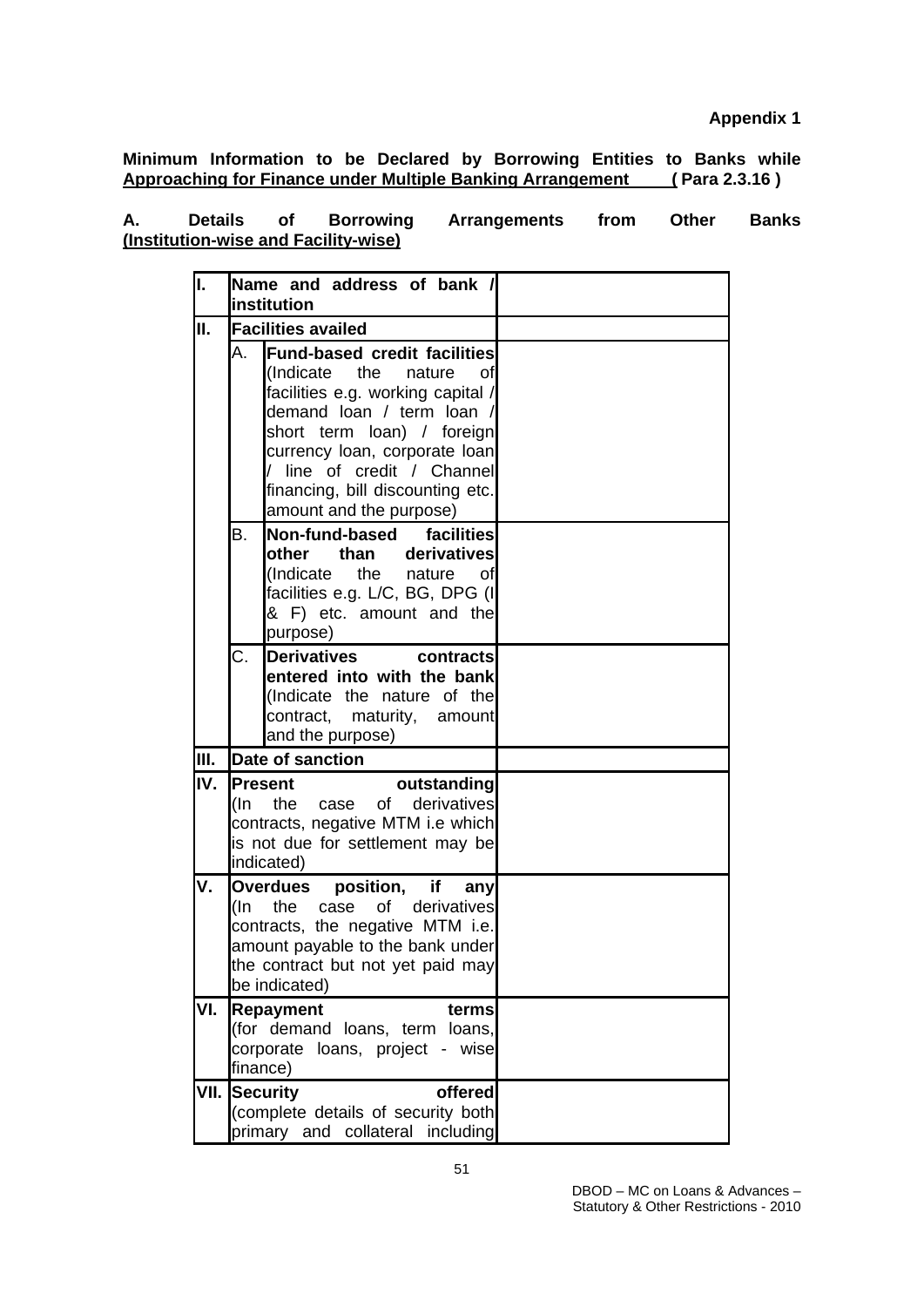| specific cash flows assigned to<br>project wise finance / loan raised<br>& personal / corporate guarantee,<br>to be furnished) |  |
|--------------------------------------------------------------------------------------------------------------------------------|--|
| VIII. Requests for facilities which are<br>under process                                                                       |  |
| [The information to be given for domestic and overseas borrowings]<br>from commercial banks, Financial Institutions and NBFCs] |  |

# **B. Miscellaneous Details**

| (Rs. in crore)                                                                                                                                                                                                        |
|-----------------------------------------------------------------------------------------------------------------------------------------------------------------------------------------------------------------------|
| CPs raised during the year and<br>Ι.<br>current outstanding                                                                                                                                                           |
| II.<br>Details of financing outside banking<br>system e.g. L/C Bills discounting                                                                                                                                      |
| III.<br><b>of</b><br>un-hedged<br>foreign<br>Amount<br>exposures (please<br>currency<br>give<br>currency-wise position in the format<br>given below)                                                                  |
| Short term exposures (less than<br>(i)<br>one year)                                                                                                                                                                   |
| (a) Long positions                                                                                                                                                                                                    |
| Short positions<br>(b)                                                                                                                                                                                                |
| Net Short term Exposure<br>(c)<br>$(a-b)$                                                                                                                                                                             |
| Long term exposures (one year<br>(ii)<br>and beyond)                                                                                                                                                                  |
| (a) Long positions                                                                                                                                                                                                    |
| Short positions<br>(b)                                                                                                                                                                                                |
| (c)<br>Net Long term exposure (a-<br>b)                                                                                                                                                                               |
| (iii)<br>Overall Net Position (i-ii)<br>for<br>each currency                                                                                                                                                          |
| Overall Net Position across all<br>(iv)<br>currencies                                                                                                                                                                 |
| Main<br>and allied activities<br>with<br>$IV.*$<br>locations                                                                                                                                                          |
| V.<br>Territory of sales and market share                                                                                                                                                                             |
| VI.<br>Details of financial aspects<br>incl.<br><b>DSCR</b><br>Projections<br>wherever<br>applicable as per requirement of<br>bank - Imp. Financial covenants, if<br>any, agreed to / accepted with other<br>lenders. |
| VII.<br>CID A/Cs, within / outside financing<br>Banks, being operated, if any                                                                                                                                         |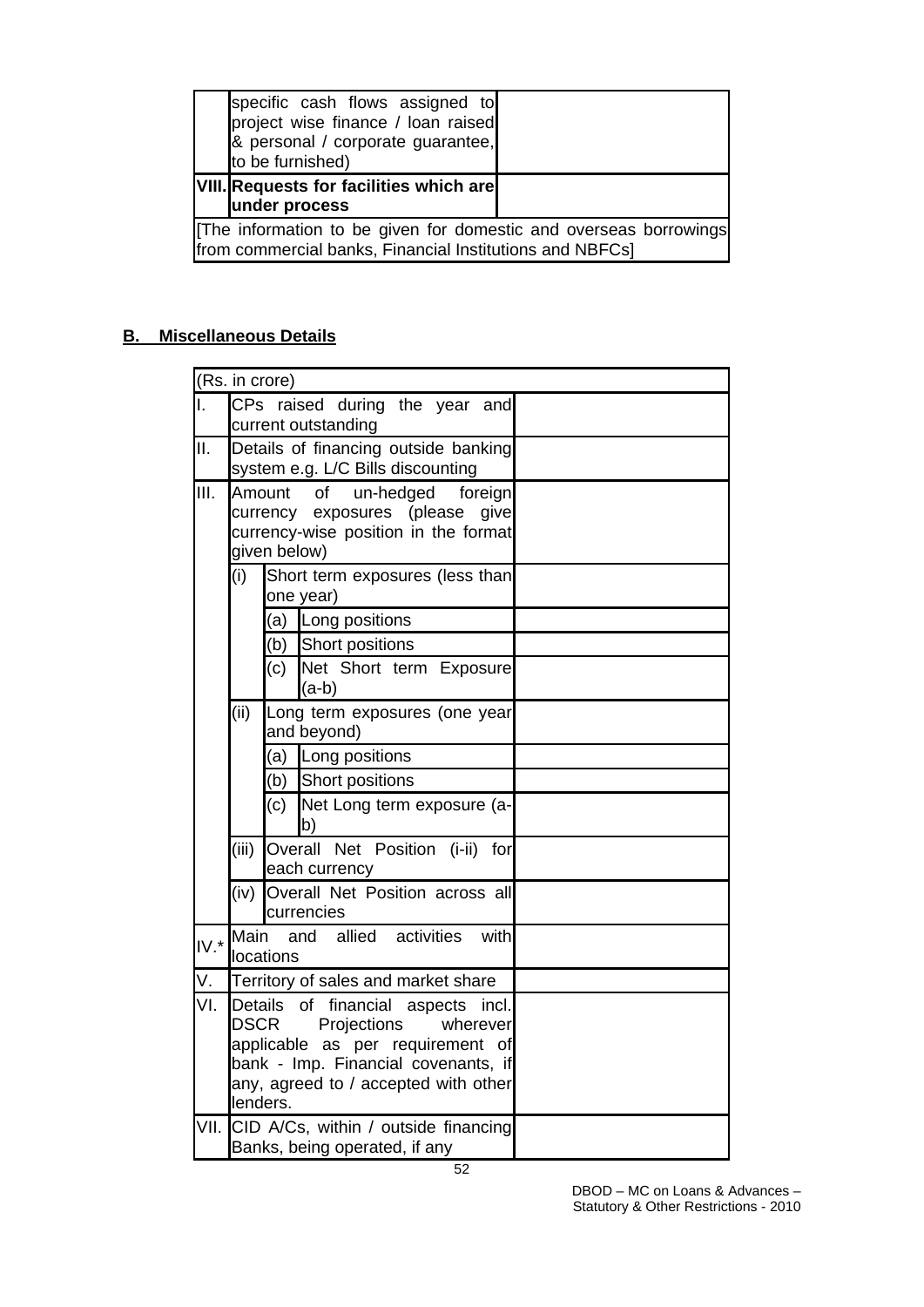| VIII. Demands by statutory authorities /<br>current status thereof                       |  |
|------------------------------------------------------------------------------------------|--|
| IX. Pending litigations                                                                  |  |
| A declaration authorizing the bank to<br>share information with other<br>financing banks |  |

-------------------------------------

# **Format under Multiple Banking Arrangement - Credit Information Exchange**

### Part - I

## **Bio Data of the Company**

| Ι.   |                                                                                     | Borrowing party's name and address |  |  |
|------|-------------------------------------------------------------------------------------|------------------------------------|--|--|
| Ⅱ.   |                                                                                     | Constitution                       |  |  |
| III. |                                                                                     | Names of Directors / Partners      |  |  |
| IV.  |                                                                                     | <b>Business activity</b>           |  |  |
|      | *                                                                                   | Main                               |  |  |
|      | $\star$                                                                             | Allied                             |  |  |
| V.   |                                                                                     | Names of other financing Banks     |  |  |
| VI.  |                                                                                     | Net worth of Directors / Partners  |  |  |
|      |                                                                                     | VII. Group affiliation, if any     |  |  |
|      | if<br>VIII. Date on associate concerns,<br>banking with the same bank               |                                    |  |  |
| IX.  | Changes in shareholding<br>and<br>management from the<br>previous<br>report, if any |                                    |  |  |

-------------------------------------

Part - II

# **Major Credit Quality Indicators**

|                  | <b>IRAC Classification</b>                                     |  |
|------------------|----------------------------------------------------------------|--|
|                  | Internal Credit rating with narration                          |  |
| $\parallel$ III. | External Credit rating, if any                                 |  |
|                  | IV. Latest available Annual Report of the As on -------------- |  |
|                  | borrower                                                       |  |

-------------------------------------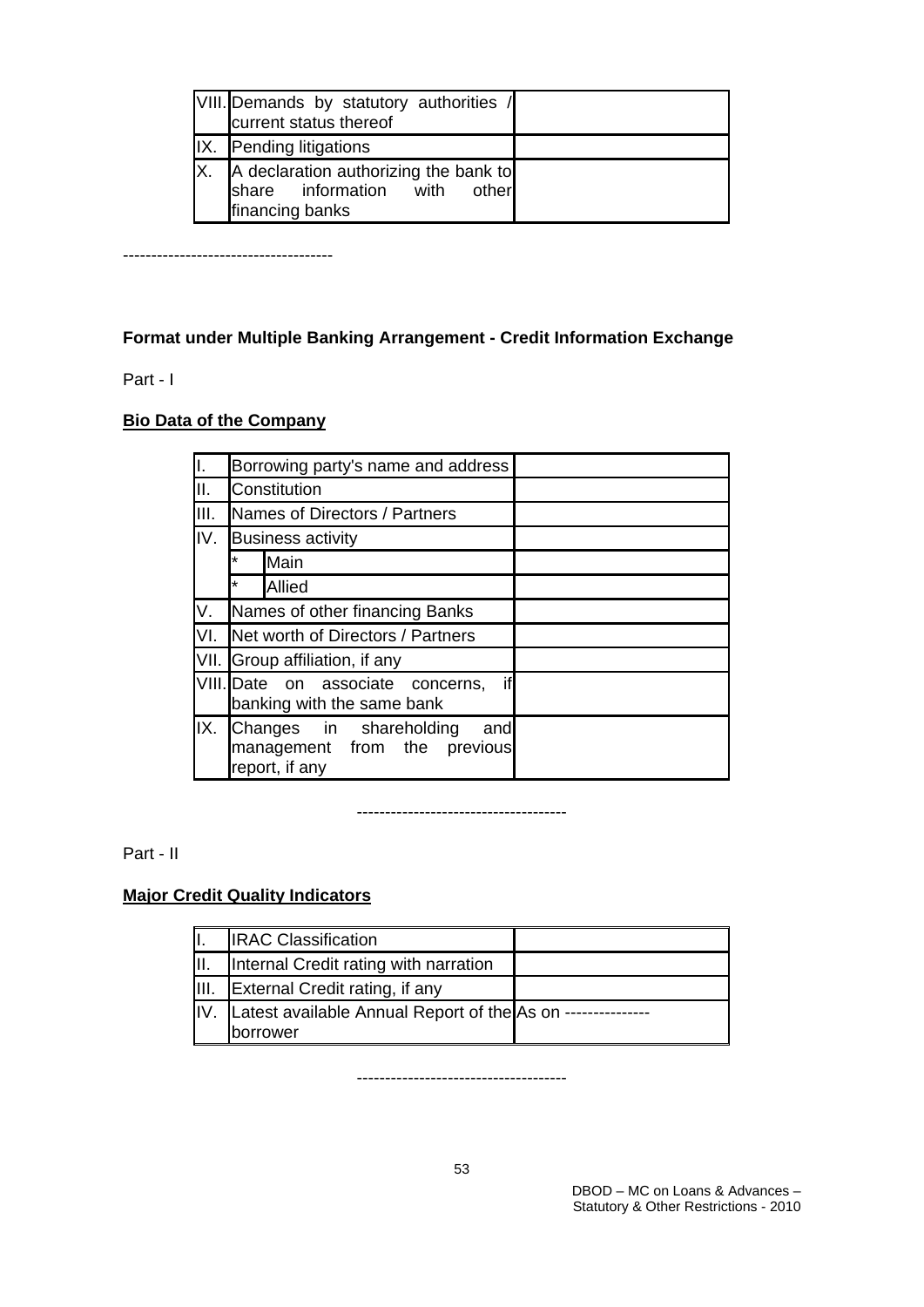## **Exposure Details other than Derivatives**

|      |                                                                                                                                                                                                                                                                                                                                      | (Rs. in crore)                                    |  |  |  |  |
|------|--------------------------------------------------------------------------------------------------------------------------------------------------------------------------------------------------------------------------------------------------------------------------------------------------------------------------------------|---------------------------------------------------|--|--|--|--|
| I.   | Type of credit facilities, e.g. working<br>capital loan / demand loan / term<br>loan / short term loan / foreign<br>currency loan, corporate loan / line<br>credit / Channel<br>of<br>financing,<br>contingent facilities like LC, BG &<br>DPG (I & F) etc. Also, state L/C bills<br>discounting / project wise finance<br>availed). |                                                   |  |  |  |  |
| ΙΙ.  |                                                                                                                                                                                                                                                                                                                                      | Purpose of loan                                   |  |  |  |  |
| III. | Date of loan facilities (including<br>temporary facilities)                                                                                                                                                                                                                                                                          |                                                   |  |  |  |  |
| IV.  | Amount sanctioned (facility wise)                                                                                                                                                                                                                                                                                                    |                                                   |  |  |  |  |
| V.   | Balance outstanding (facility wise)                                                                                                                                                                                                                                                                                                  |                                                   |  |  |  |  |
| VI.  |                                                                                                                                                                                                                                                                                                                                      | <b>Repayment terms</b>                            |  |  |  |  |
|      |                                                                                                                                                                                                                                                                                                                                      | VII. Security offered                             |  |  |  |  |
|      | $\star$                                                                                                                                                                                                                                                                                                                              | Primary                                           |  |  |  |  |
|      |                                                                                                                                                                                                                                                                                                                                      | Collateral                                        |  |  |  |  |
|      |                                                                                                                                                                                                                                                                                                                                      | Personal<br>$\sqrt{2}$<br>Corporate<br>Guarantees |  |  |  |  |
|      |                                                                                                                                                                                                                                                                                                                                      | Extent of control over cash flow                  |  |  |  |  |
|      | VIII. Defaults in term commitments<br>lease rentals / others                                                                                                                                                                                                                                                                         |                                                   |  |  |  |  |
|      | IX. Any other special information like<br>court cases, statutory dues, major<br>defaults, adverse internal / external<br>audit observations                                                                                                                                                                                          |                                                   |  |  |  |  |

-------------------------------------

Part – IV

# **Exposure Details - Derivatives Transactions**

|     | (Rs. in crore)                                                            |                                                      |                                                                                                         |                                          |                                               |                                                                                                      |                                                                                    |  |
|-----|---------------------------------------------------------------------------|------------------------------------------------------|---------------------------------------------------------------------------------------------------------|------------------------------------------|-----------------------------------------------|------------------------------------------------------------------------------------------------------|------------------------------------------------------------------------------------|--|
| Sr. | Nature of the<br><b>Derivatives</b><br>$\vert$ No. $\vert$ Transactions ' | Notional<br><b>Amount</b><br>lof<br><b>Contracts</b> | <b>Weighted Positive</b><br>- Average MTM for of<br>Maturity the Bank Contracts<br>lot<br>Contracts for | <b>Amount</b><br>ΙOΙ<br>settle-<br>ment) | <b>Amount</b><br>(Not dueclassified<br>as NPA | <b>Notional</b><br><b>Amount</b><br>lOut-<br>standing<br><b>Contracts</b><br>which<br>been<br>ctured | of Major<br><b>Reasons</b><br>lfor<br>restru-<br>havecturing<br>restru-((in brief) |  |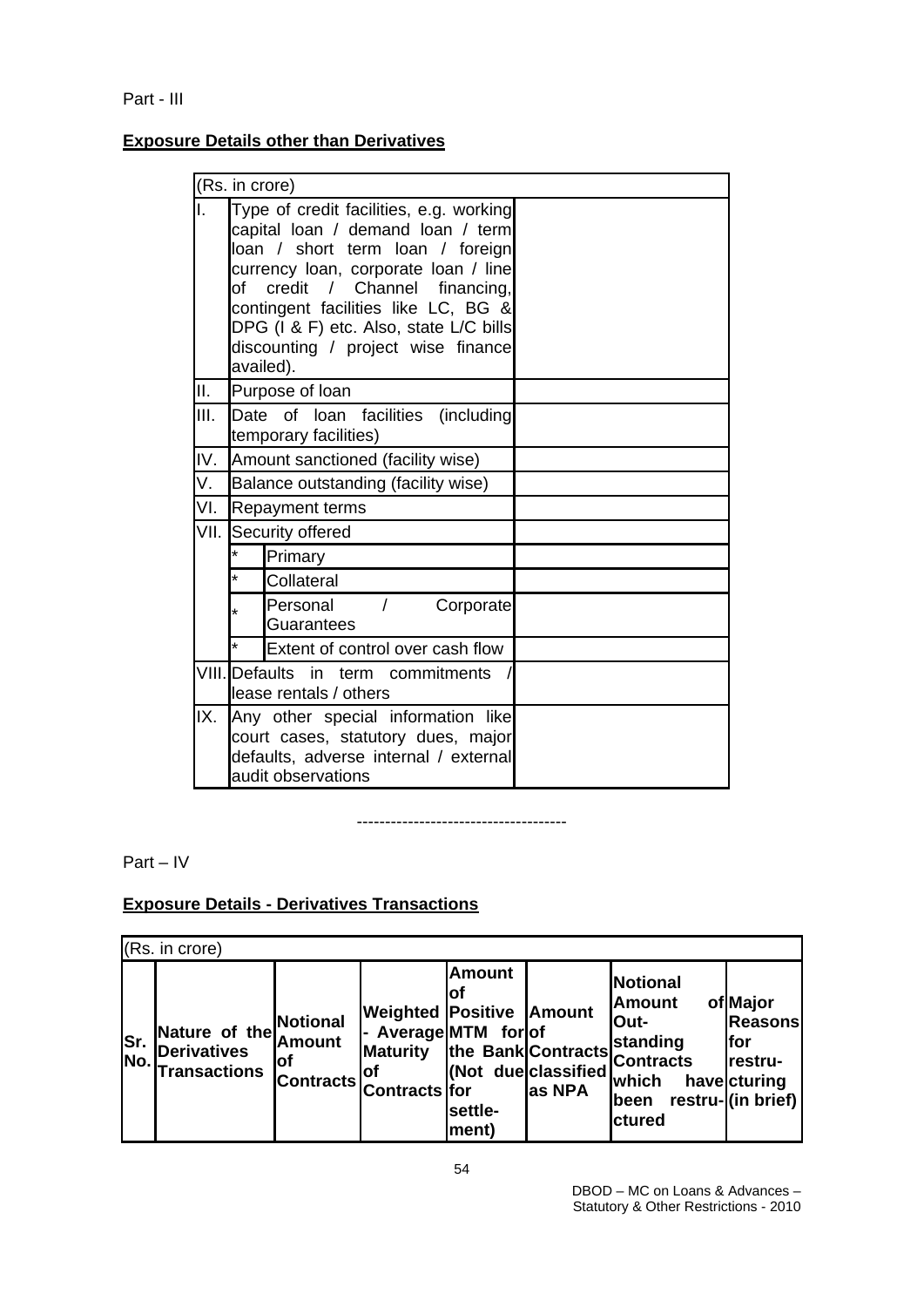| А. | Plain<br>Vanilla<br><b>Contracts</b> |                                                                                                                                                                                                 |  |  |  |
|----|--------------------------------------|-------------------------------------------------------------------------------------------------------------------------------------------------------------------------------------------------|--|--|--|
|    | 1.                                   | Forex<br>Forward<br>contracts                                                                                                                                                                   |  |  |  |
|    | 2.                                   | Interest<br>rate<br>Swaps                                                                                                                                                                       |  |  |  |
|    | 3.                                   | Foreign<br>Currency<br>Options                                                                                                                                                                  |  |  |  |
|    | 4.                                   | Any other<br>contracts<br>(Please<br>specify)                                                                                                                                                   |  |  |  |
| В. | of<br>cost<br>zero<br>1.             | <b>Complex</b><br>derivatives<br>including<br>various types<br>option<br>combinations<br>designed<br>as<br>reduction<br>cost<br><b>structures</b><br>Contracts<br>involving<br>only<br>interest |  |  |  |
|    | 2.                                   | rate<br>derivatives<br>Other<br>contracts<br>including<br>those<br>involving<br>foreign<br>currency<br>derivatives                                                                              |  |  |  |
|    | 3.                                   | Any other<br>contracts<br>(Please<br>specify)                                                                                                                                                   |  |  |  |

-------------------------------------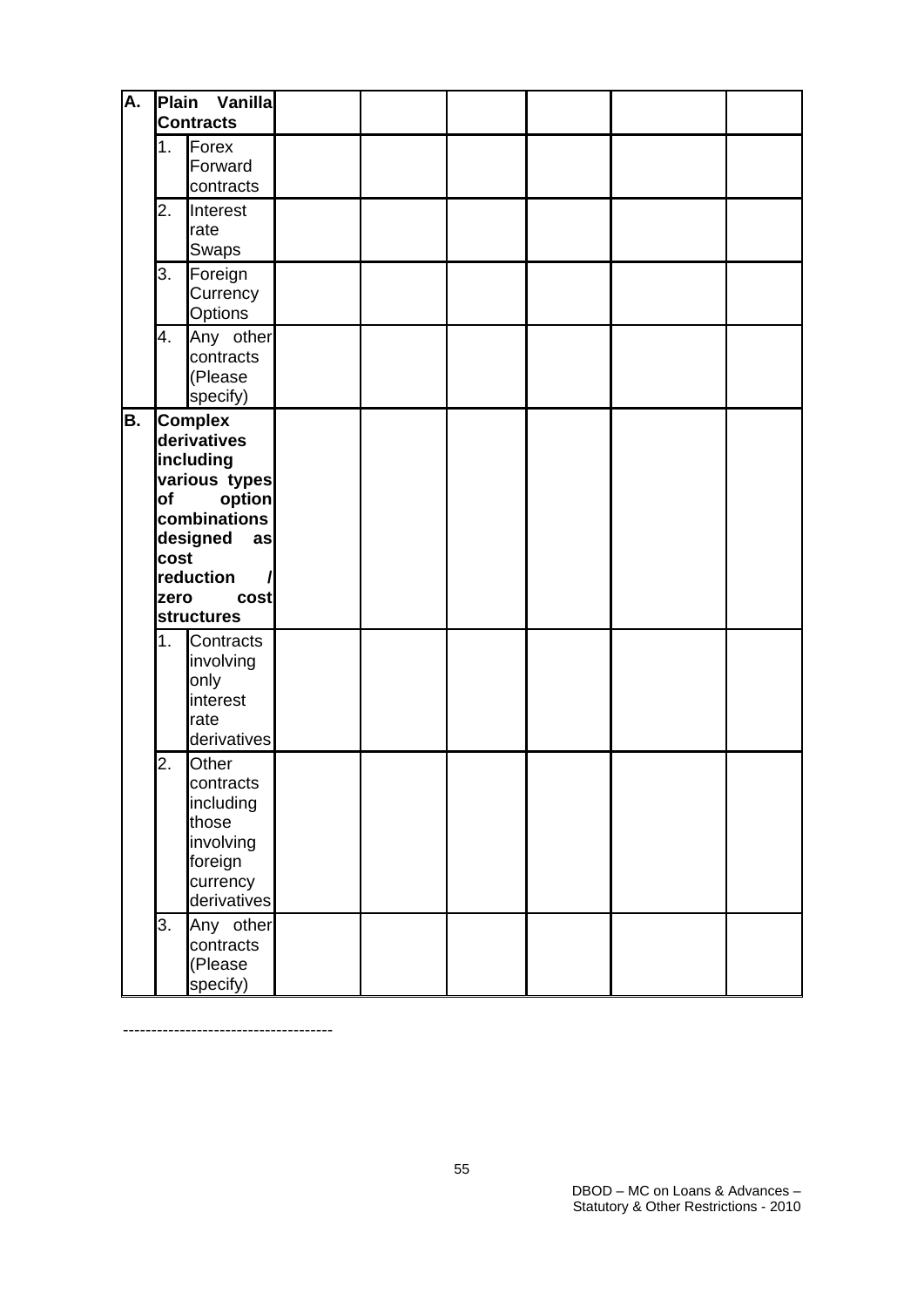Part - V

**Un-hedged Foreign Currency Exposures of the Borrower with Currency-wise Details**

|                | (Rs. in crore) |                                                                                                                        |  |
|----------------|----------------|------------------------------------------------------------------------------------------------------------------------|--|
|                |                | Short term exposures (less than<br>one year)                                                                           |  |
|                | (a)            | Long positions                                                                                                         |  |
|                | (b)            | Short positions                                                                                                        |  |
|                | (c)            | Net short- term exposure (a-<br>b)                                                                                     |  |
| $\mathbf{II}$  |                | Long term exposures (one year<br>and beyond)                                                                           |  |
|                | (a)            | Long positions                                                                                                         |  |
|                | (b)            | Short positions                                                                                                        |  |
|                | (c)            | Net long-term exposure (a-b)                                                                                           |  |
| $\mathbf{III}$ | each           | Overall Net Position (I -II) for<br>currency<br>(Please give Overall Net Position<br>in this format for each currency) |  |
| IV             |                | <b>Overall Net Position across all</b><br>currencies                                                                   |  |

-------------------------------------

Part - VI

## **Experience with the Borrower**

| ΙΙ.  | Conduct of funded facilities (based on<br>cash management / tendency<br>to<br>overdraw)          |  |  |  |  |  |
|------|--------------------------------------------------------------------------------------------------|--|--|--|--|--|
| III. | Conduct of contingent facilities<br>(based on payment history)                                   |  |  |  |  |  |
| III. | Compliance with financial covenants                                                              |  |  |  |  |  |
| IV.  | &<br>Company's internal<br>systems<br>procedures                                                 |  |  |  |  |  |
| V.   | Quality of management                                                                            |  |  |  |  |  |
| VI.  | <b>Overall Assessment</b>                                                                        |  |  |  |  |  |
|      | (The above to be rated as good, satisfactory or below par only)                                  |  |  |  |  |  |
|      | (*) Broad guidelines for incorporating comments under this head is furnished in<br>the next page |  |  |  |  |  |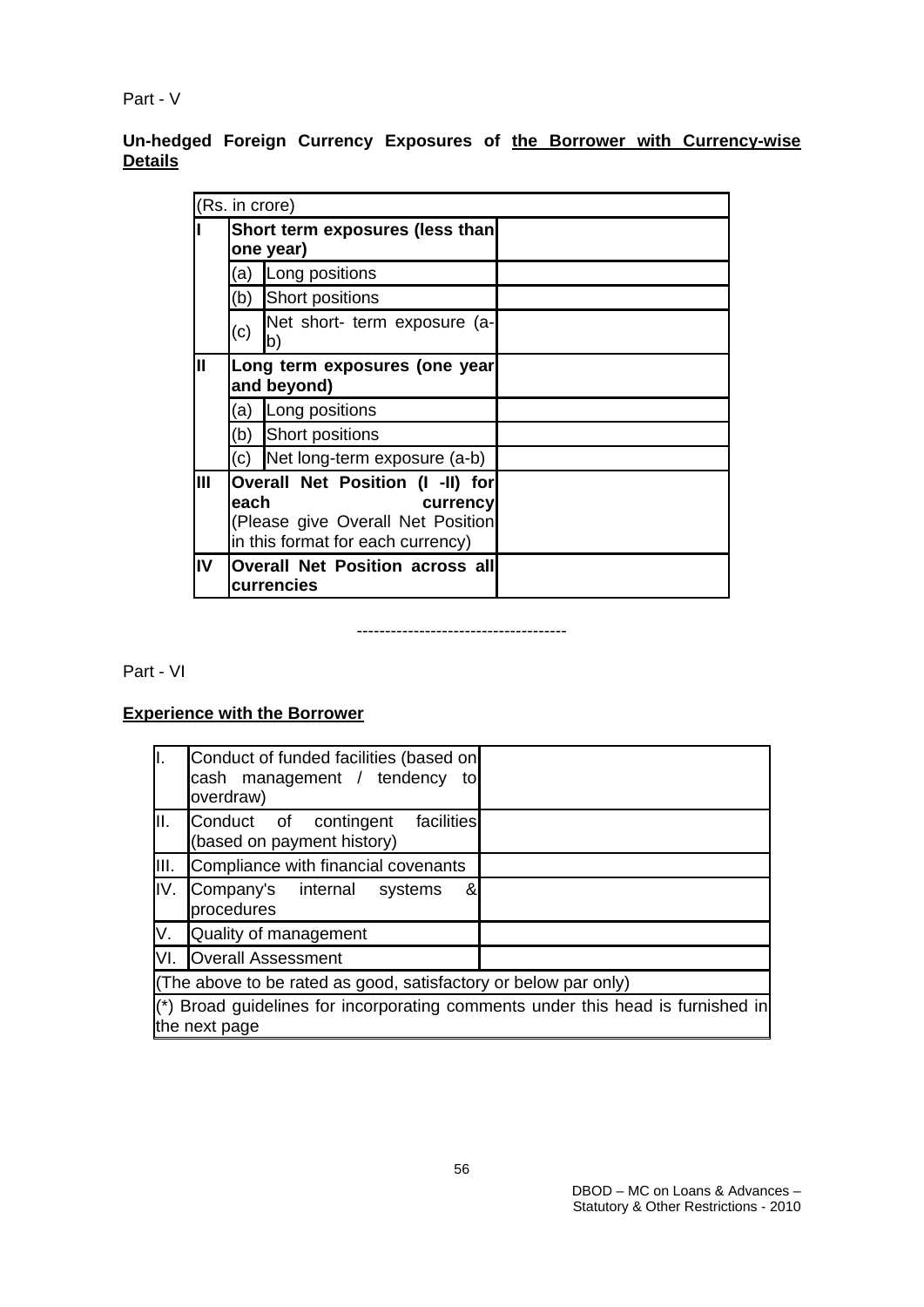### **Broad Guidelines for Incorporating Comments under Part – VI (Experience) of the Credit Information Report**

|      |                                                                  |                                                                                                                                                                                                                                                                                                                                                                                                                                                                                                                                                                 | Good                                        | <b>Satisfactory</b>                      | <b>Below Par</b>                                  |  |  |  |
|------|------------------------------------------------------------------|-----------------------------------------------------------------------------------------------------------------------------------------------------------------------------------------------------------------------------------------------------------------------------------------------------------------------------------------------------------------------------------------------------------------------------------------------------------------------------------------------------------------------------------------------------------------|---------------------------------------------|------------------------------------------|---------------------------------------------------|--|--|--|
| II.  |                                                                  | <b>Conduct of funded facilities</b>                                                                                                                                                                                                                                                                                                                                                                                                                                                                                                                             |                                             |                                          |                                                   |  |  |  |
|      | *                                                                | Over-drawings (No. of times)                                                                                                                                                                                                                                                                                                                                                                                                                                                                                                                                    | Upto 4 times                                | 5 to 6 times                             | Above 6 times                                     |  |  |  |
|      |                                                                  | Average period of adjustment                                                                                                                                                                                                                                                                                                                                                                                                                                                                                                                                    | Within<br>11<br>month                       | Within<br>months                         | 2Beyond<br>2<br>months                            |  |  |  |
|      | *                                                                | Extent of overdrawings (% of Upto 10%<br>limit)                                                                                                                                                                                                                                                                                                                                                                                                                                                                                                                 |                                             | 10 to 20%                                | Above 20%                                         |  |  |  |
| III. | <b>Conduct of contingent facilities (Other than Derivatives)</b> |                                                                                                                                                                                                                                                                                                                                                                                                                                                                                                                                                                 |                                             |                                          |                                                   |  |  |  |
|      |                                                                  | No. of Defaults                                                                                                                                                                                                                                                                                                                                                                                                                                                                                                                                                 | Upto 2 times                                | 3 to 4 times                             | Above 4 times                                     |  |  |  |
|      | $\star$                                                          | Average period of adjustment Within 1 week Within                                                                                                                                                                                                                                                                                                                                                                                                                                                                                                               |                                             | weeks                                    | 2Beyond<br>$\overline{2}$<br>weeks                |  |  |  |
| III. |                                                                  | <b>Conduct of Derivatives Transactions</b>                                                                                                                                                                                                                                                                                                                                                                                                                                                                                                                      |                                             |                                          |                                                   |  |  |  |
|      |                                                                  | No. of contracts where the <25% of total 25-50%<br>positive MTM value due to the number<br>bank remained overdue for contracts<br>more than 30 days                                                                                                                                                                                                                                                                                                                                                                                                             |                                             | of total<br>numbernumber<br>of contracts | of $> 50\%$ of total<br>of<br>contracts           |  |  |  |
|      | *                                                                | No. of contracts where the <1% of total 1-5% of total > 5% of total<br>positive MTM value due to the number<br>bank remained overdue for contracts<br>more than 90 days and the<br>account had to be classified<br>NPA (but<br>later<br>as<br>onl<br>regularized and is not NPA as<br>on the date of exchange of<br>information)<br>Note: All cases where any of<br>contracts<br>been<br>the<br>has<br>classified<br><b>NPA</b><br><b>as</b><br>and<br>continues to be NPA as on<br>the date of the exchange of<br>information should be shown<br>as Below Par) |                                             | ofnumber<br>contracts                    | of number<br>οf<br>contracts                      |  |  |  |
|      |                                                                  | No. of contracts restructuredl<25% of totall25-50%                                                                                                                                                                                                                                                                                                                                                                                                                                                                                                              |                                             |                                          | of $\ge$ 50% of total                             |  |  |  |
|      |                                                                  | during the relevant period                                                                                                                                                                                                                                                                                                                                                                                                                                                                                                                                      | number<br>contracts                         | oftotal<br>numbernumber<br>of contracts  | of<br>contracts                                   |  |  |  |
| IV.  | <b>Compliance with financial covenants</b>                       |                                                                                                                                                                                                                                                                                                                                                                                                                                                                                                                                                                 |                                             |                                          |                                                   |  |  |  |
|      |                                                                  | Stock statement / Financial Timely<br>data                                                                                                                                                                                                                                                                                                                                                                                                                                                                                                                      |                                             | days                                     | Delay upto 15 Delay over 15<br>days               |  |  |  |
|      | *                                                                | Creation of charge                                                                                                                                                                                                                                                                                                                                                                                                                                                                                                                                              | Prompt                                      | months                                   | Delay upto 2 Delay over 2<br>months               |  |  |  |
| ۷.   | Company's internal systems and procedures                        |                                                                                                                                                                                                                                                                                                                                                                                                                                                                                                                                                                 |                                             |                                          |                                                   |  |  |  |
|      |                                                                  | <b>Inventory Management</b>                                                                                                                                                                                                                                                                                                                                                                                                                                                                                                                                     | Adequate<br>systems are in systems<br>place | Adequate<br>place<br>in<br>not adhered   | Adequate<br>aresystems<br>are<br>but not in place |  |  |  |
|      | *                                                                | Receivables Management                                                                                                                                                                                                                                                                                                                                                                                                                                                                                                                                          | - do -                                      | - do -                                   | - do -                                            |  |  |  |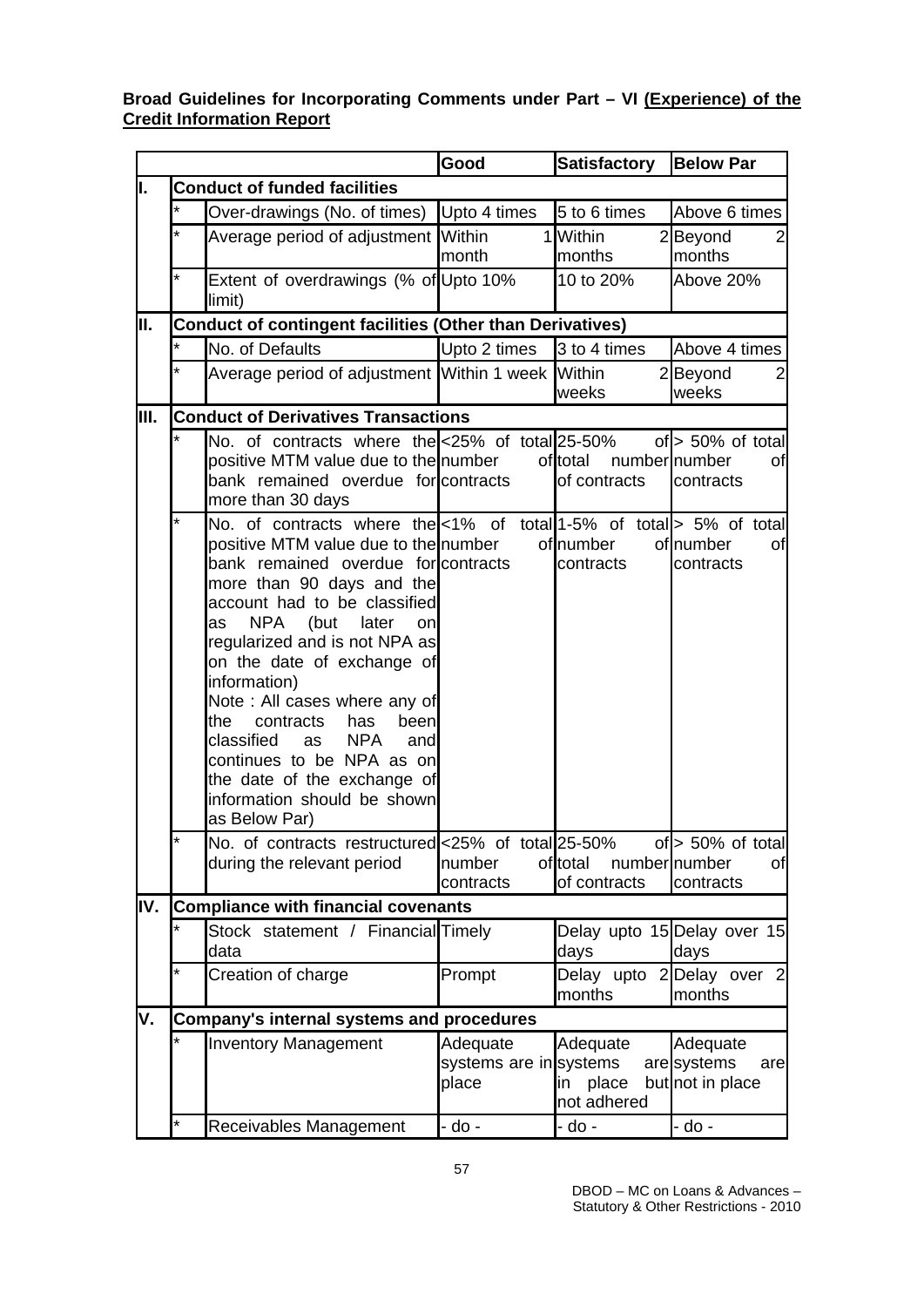|      | $\star$                      | <b>Resource Allocation</b>             | - do -                            | - do -                  | - do -                                                     |  |  |  |
|------|------------------------------|----------------------------------------|-----------------------------------|-------------------------|------------------------------------------------------------|--|--|--|
|      | $\star$                      | Control over Information               | - do -                            | - do -                  | - do -                                                     |  |  |  |
| IVI. | <b>Quality of management</b> |                                        |                                   |                         |                                                            |  |  |  |
|      | $\star$                      | Integrity                              | Reliable                          | Nothing<br>adverse      | Cannot<br>bel<br>categorized<br>inl<br>previous<br>columns |  |  |  |
|      | $\star$                      | Expertise<br>Competence<br>Commitments | /Professional & Have<br>visionary | necessary<br>experience | -do-                                                       |  |  |  |
|      | $\star$                      | <b>Tract Record</b>                    | Timely                            | Executions /            | -do-                                                       |  |  |  |

---------------------------------------

Part I

#### **Diligence Report**

To, The **Manager,** The Manager, The Manager, The Manager, The Manager, The Manager, The Manager, The Manager, The Manager, The Manager, The Manager, The Manager, The Manager, The Manager, The Manager, The Manager, The Manager,

\_\_\_\_\_\_\_\_\_\_\_\_\_\_\_\_\_\_\_ (Name of the Bank)

I / We have examined the registers, records, books and papers of **Limited** having its registered office at ………………………………………… as required to be maintained under the Companies Act, 1956 (the Act) and the rules made thereunder , the provisions contained in the Memorandum and Articles of Association of the Company, the provisions of various statutes, wherever applicable, as well as the provisions contained in the Listing Agreement/s, if any, entered into by the Company with the recognized stock exchange/s for the half year ended on………………… In my / our opinion and to the best of my / our information and according to the examination carried out by me / us and explanations furnished to me / us by the Company, its officers and agents. I / We report that in respect of the aforesaid period :

1. The management of the Company is carried out by the Board of Directors comprising of as listed in Annexure …., and the Board was duly constituted. During the period under review the following changes that took place in the Board of Directors of the Company are listed in the Annexure …., and such changes were carried out in due compliance with the provisions of the Companies Act, 1956.

2. The shareholding pattern of the company as on ------- was as detailed in Annexure …………: During the period under review the changes that took place in the shareholding pattern of the Company are detailed in Annexure…….:

3. The company has altered the following provisions of

(i) The Memorandum of Association during the period under review and has complied with the provisions of the Companies Act, 1956 for this purpose.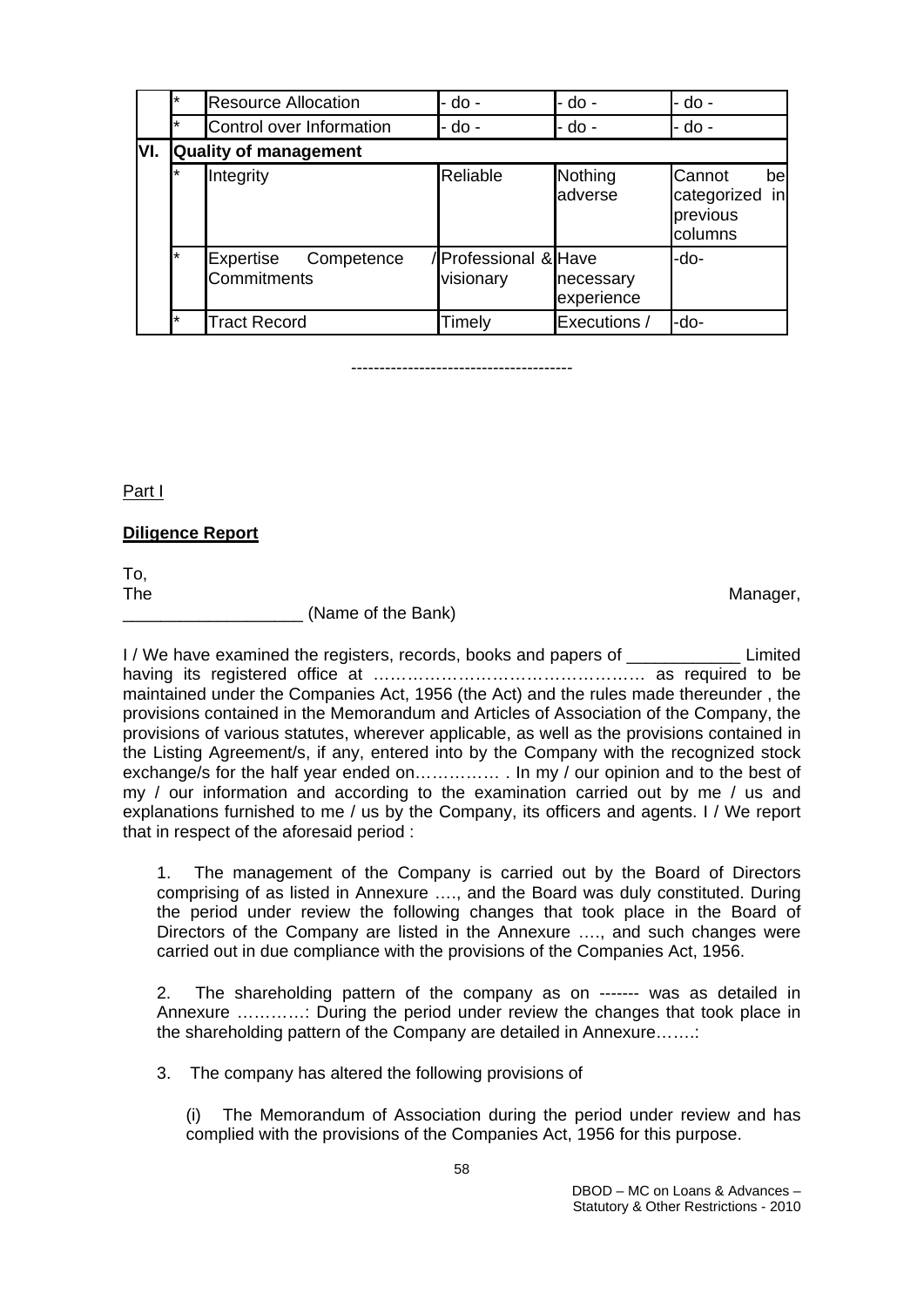(ii) The Articles of Association during the period under review and has complied with the provisions of the Companies Act, 1956 for this purpose.

4. The company has entered into transactions with business entities in which directors of the company were interested as detailed in Annexure….. .

5. The company has advanced loans, given guarantees and provided securities amounting to Rs. \_\_\_\_\_\_\_\_\_\_\_\_ to its directors and / or persons or firms or companies in which directors were interested, and has complied with Section - 295 of the Companies Act , 1956.

6. The Company has made loans and investments; or given guarantees or provided securities to other business entities as detailed in Annexure ….and has complied with the provisions of the Companies Act, 1956.

7. The amount borrowed by the Company from its directors, members, financial institutions, banks and others were within the borrowing limits of the Company. Such borrowings were made by the Company in compliance with applicable laws. The break up of the Company's domestic borrowings were as detailed in Annexure ….. :

8. The Company has not defaulted in the repayment of public deposits, unsecured loans, debentures, facilities granted by banks, financial institutions and nonbanking financial companies.

9. The Company has created, modified or satisfied charges on the assets of the company as detailed in Annexure…. Investments in wholly owned Subsidiaries and / or Joint Ventures abroad made by the company are as detailed in Annexure ……

10. Principal value of the forex exposure and Overseas Borrowings of the company as on ………… are as detailed in the Annexure under"

11. The Company has issued and allotted the securities to the persons-entitled thereto and has also issued letters, coupons, warrants and certificates thereof as applicable to the concerned persons and also redeemed its preference shares / debentures and bought back its shares within the stipulated time in compliance with the provisions of the Companies Act,1956 and other relevant statutes.

12. The Company has insured all its secured assets.

13. The Company has complied with the terms and conditions, set forth by the lending bank / financial institution at the time of availing any facility and also during the currency of the facility

14. The Company has declared and paid dividends to its shareholders as per the provisions of the Companies Act, 1956.

15. The Company has insured fully all its assets.

16. The name of the Company and or any of its Directors does not appear in the defaulters' list of Reserve Bank of India.

17. The name of the Company and or any of its Directors does not appear in the Specific Approval List of Export Credit Guarantee Corporation.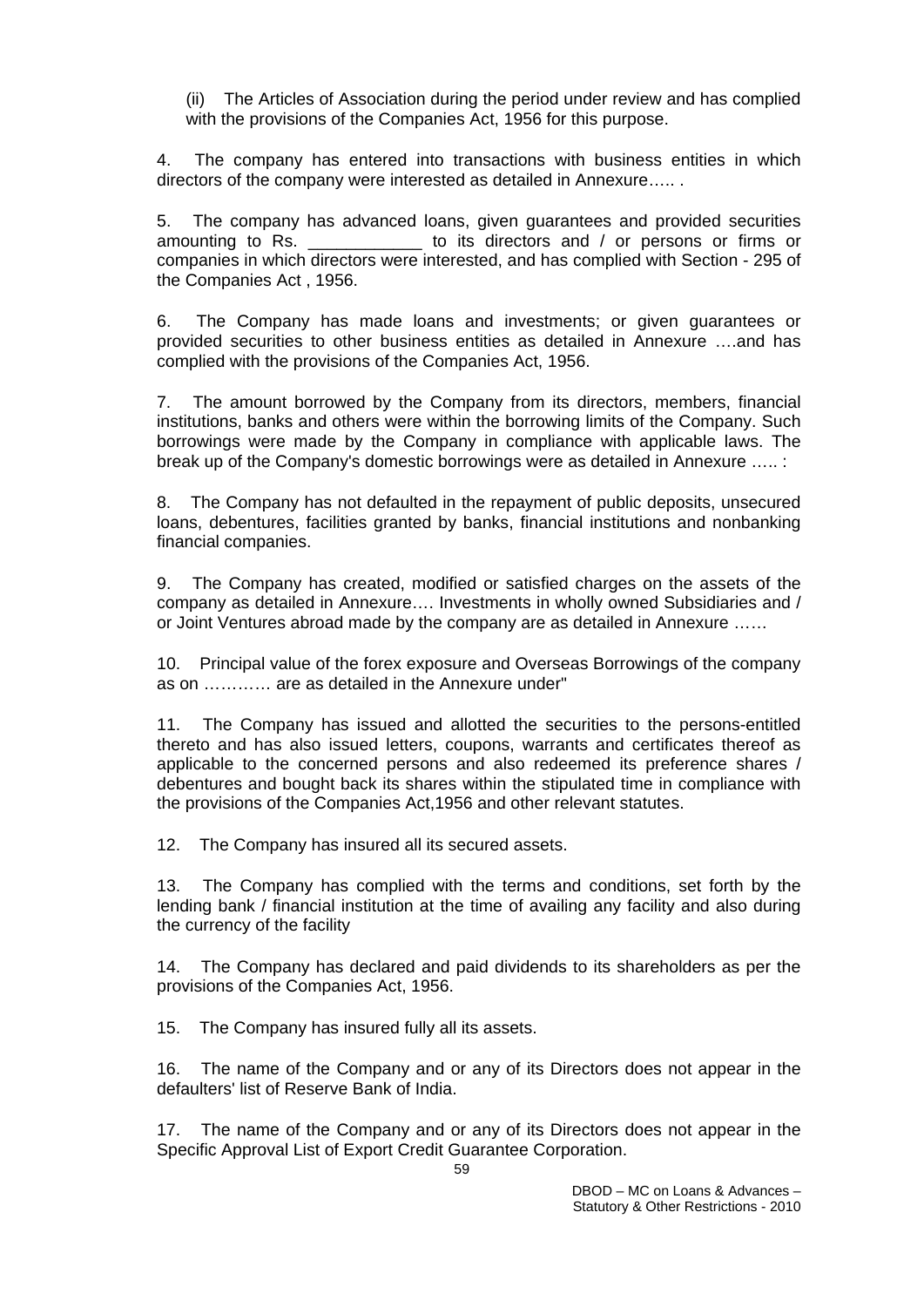18. The Company has paid all its Statutory dues and satisfactory arrangements had been made for arrears of any such dues.

19. The funds borrowed from banks / financial institutions have been used by the company for the purpose for which they were borrowed.

20. The Company has complied with the provisions stipulated in Section 372A of the Companies Act in respect of its Inter Corporate loans and investments.

21. It has been observed from the Reports of the Directors and the Auditors that the Company has complied with the applicable Accounting Standards issued by the Institute of Chartered Accountants in India.

22. The Company has credited and paid to the Investor Education and Protection Fund within the stipulated time, all the unpaid dividends and other amounts required to be so credited.

23. Prosecutions initiated against or show cause notices received by the Company for alleged defaults / offences under various statutory provisions and also fines and penalties imposed on the Company and or any other action initiated against the Company and / or its directors in such cases are detailed in Annexure….. .

24. The Company has (being a listed entity) complied with the provisions of the Listing Agreement.

25. The Company has deposited within the stipulated time both Employees' and Employer's contribution to Provident Fund with the prescribed authorities.

**Note :** The qualification, reservation or adverse remarks, if any, are explicitly stated may be stated at the relevant paragraphs above place(s).

Place : Signature : Signature : Date : Name of Company Secretary / Firm : C.P. No.:

----------------------------------------------------------------------------------------------------------------------- -------------------

Part II

### **Certifications of Borrowal Companies by Chartered Accountants / Company Secretaries / Cost Accountants**

i. Terms of reference for stock audit are to be spelt out clearly by the Banks, so that the Chartered Accountants can give focused attention to such areas.

ii. End-use verification of funds lent, if certified by Statutory Auditors, will be a good comfort to the Banks.